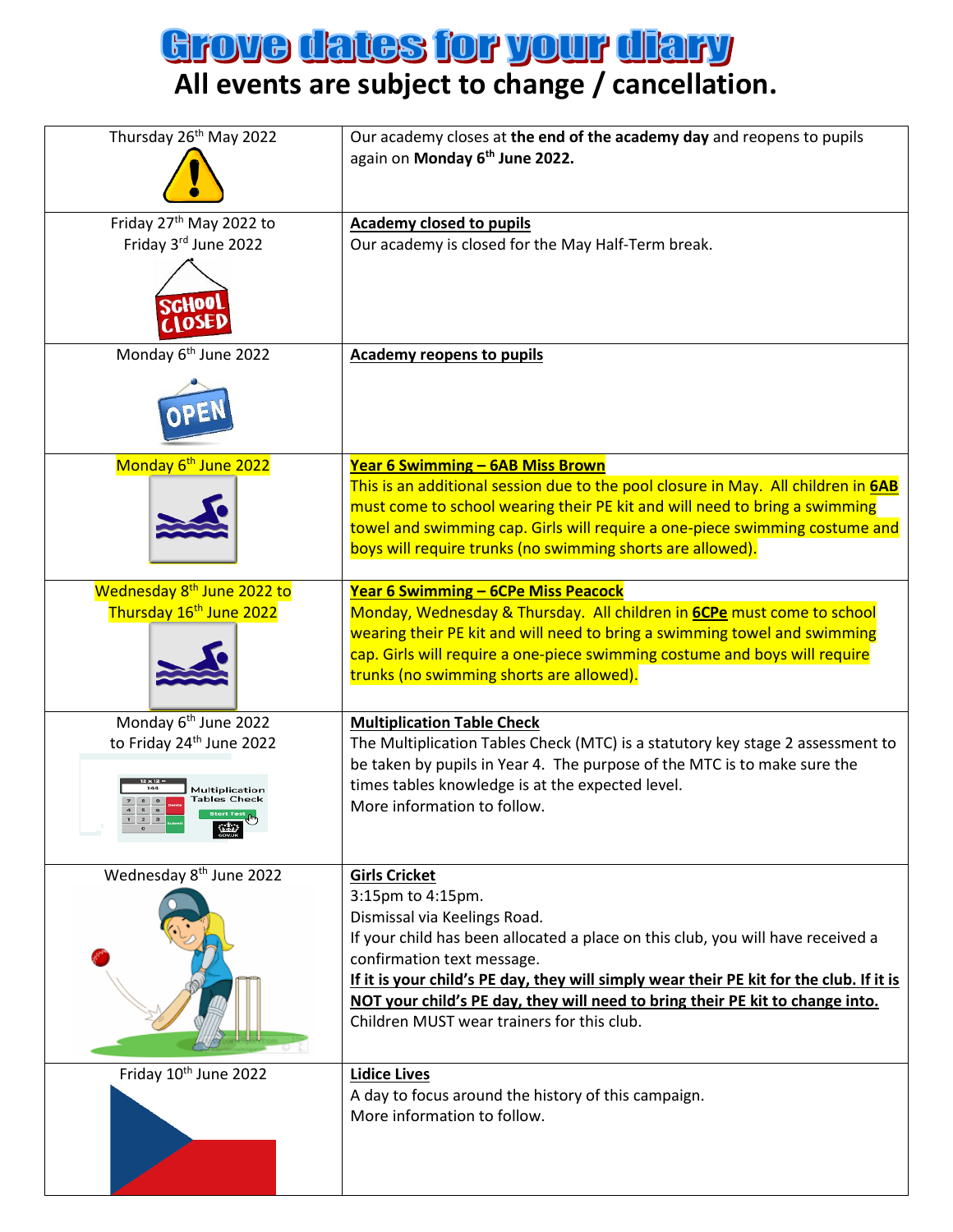| Tuesday 14 <sup>th</sup> June 2022     | <b>Numeracy Day</b>                                                                     |
|----------------------------------------|-----------------------------------------------------------------------------------------|
|                                        | A day to celebrate numbers and how we use them in everyday life. This day is            |
|                                        | designed to encourage our pupils to feel curious about numbers and to give              |
|                                        | them confidence to develop and improve their numeracy skills.                           |
|                                        | More information to follow.                                                             |
|                                        |                                                                                         |
| Wednesday 15 <sup>th</sup> June 2022   | <b>Boys Cricket Club</b>                                                                |
| To Wednesday 6 <sup>th</sup> July 2022 | 3:15pm to 4:15pm.                                                                       |
|                                        | Dismissal via Keelings Road.                                                            |
|                                        | If your child has been allocated a place on this club, you will have received a         |
|                                        |                                                                                         |
|                                        | confirmation text message.                                                              |
|                                        | If it is your child's PE day, they will simply wear their PE kit for the club. If it is |
|                                        | NOT your child's PE day, they will need to bring their PE kit to change into.           |
|                                        | Children MUST wear trainers for this club.                                              |
| Thursday 16 <sup>th</sup> June 2022    | <b>Father's Day Big Breakfast</b>                                                       |
|                                        | Year 5 and Year 6.                                                                      |
|                                        | More information to follow.                                                             |
|                                        |                                                                                         |
|                                        |                                                                                         |
| Friday 17 <sup>th</sup> June 2022      | <b>Father's Day Big Breakfast</b>                                                       |
|                                        | Year 3 and Year 4.                                                                      |
|                                        | More information to follow.                                                             |
|                                        |                                                                                         |
|                                        |                                                                                         |
|                                        |                                                                                         |
| Monday 20 <sup>th</sup> June 2022 to   | Year 6 Swimming - 6CPo Mrs Potts                                                        |
| Wednesday 29 <sup>th</sup> June 2022   | Monday, Wednesday & Thursday. All children in 6CPo must come to school                  |
|                                        | wearing their PE kit and will need to bring a swimming towel and swimming               |
|                                        | cap. Girls will require a one-piece swimming costume and boys will require              |
|                                        | trunks (no swimming shorts are allowed).                                                |
|                                        |                                                                                         |
| Wednesday 22 <sup>nd</sup> June 2022   | <b>School of Rock Performance</b>                                                       |
| & Thursday 23rd June 2022              | 6:00pm to 8:00pm.                                                                       |
|                                        | More information to follow.                                                             |
|                                        |                                                                                         |
|                                        |                                                                                         |
|                                        |                                                                                         |
|                                        |                                                                                         |
| Wednesday 22 <sup>nd</sup> June 2022   | <b>Hanley Town Athletics Event</b>                                                      |
|                                        | Northwood Stadium.                                                                      |
|                                        | More information to follow.                                                             |
|                                        |                                                                                         |
|                                        |                                                                                         |
| Thursday 30th June 2022                | New to Year 3 Parent / Carer Welcome Meeting.                                           |
|                                        | 3:30pm to 4:30pm OR 6:00pm to 7:00pm.                                                   |
|                                        | An opportunity for parents/carers of children who will be joining our academy           |
| Welcome to                             |                                                                                         |
|                                        | in Year 3 in September to find out key information about our academy, meet              |
|                                        | their child's class teacher and find out more information about the curriculum.         |
|                                        | This meeting also gives parents the opportunity to learn more about the                 |
| Year 3!                                | academy's ethos, routines and expectations and meet the Principal and Senior            |
|                                        | Leadership Team.                                                                        |
|                                        | More information to follow.                                                             |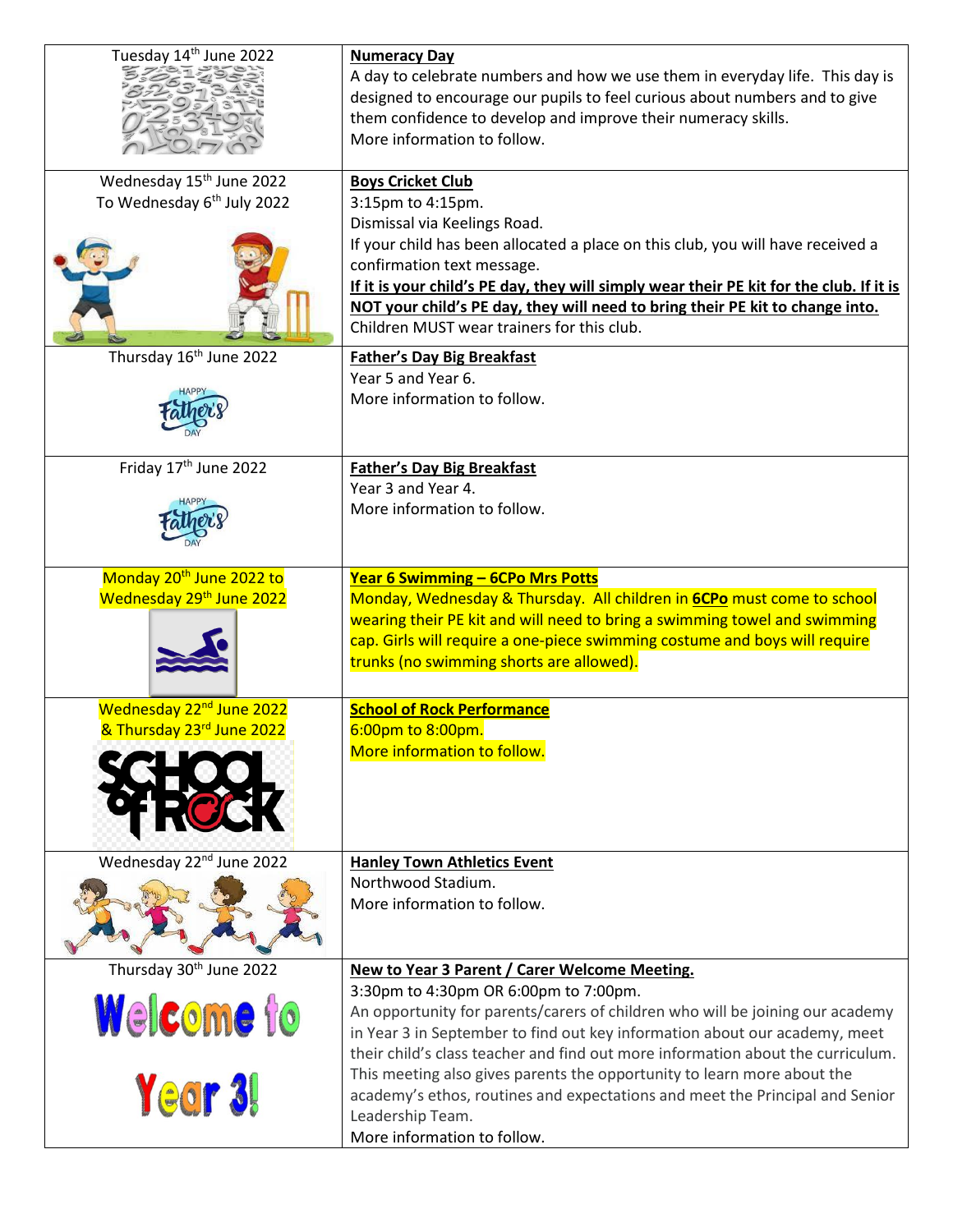| Thursday 30 <sup>th</sup> June 2022 &<br>Monday 4 <sup>th</sup> July 2022                           | Year 6 Swimming - 6JC Mrs Costa<br>All children in 6JC must come to school wearing their PE kit and will need to<br>bring a swimming towel and swimming cap. Girls will require a one-piece<br>swimming costume and boys will require trunks (no swimming shorts are<br>allowed).                               |
|-----------------------------------------------------------------------------------------------------|-----------------------------------------------------------------------------------------------------------------------------------------------------------------------------------------------------------------------------------------------------------------------------------------------------------------|
| Wednesday 6 <sup>th</sup> July 2022<br>to Thursday 7 <sup>th</sup> July 2022<br><b>Bump Up Day!</b> | Year 3, Year 4 & Year 5 Bump-Up Day<br>Children will spend the day in their new class or new school.<br>More information to follow.<br>Year 6<br>Transition days as advised by individual high schools.                                                                                                         |
| Monday 11 <sup>th</sup> July 2022 to<br>Thursday 14 <sup>th</sup> July 2022                         | Year 6 Swimming - 6JC Mrs Costa<br>Monday, Wednesday & Thursday. All children in 6JC must come to school<br>wearing their PE kit and will need to bring a swimming towel and swimming<br>cap. Girls will require a one-piece swimming costume and boys will require<br>trunks (no swimming shorts are allowed). |
| Tuesday 12th July 2022                                                                              | Year 6 Leaver's Trip to the Beach<br>A day for our Year 6 pupils to make lots of fantastic memories to take with<br>them to their new schools.<br>More information to follow.                                                                                                                                   |
| Friday 15 <sup>th</sup> July 2022                                                                   | <b>Reports to be sent home</b><br>Annual reports will be sent to parents/carers by email. Please let the office<br>know if you have changed your email address.                                                                                                                                                 |
| Monday 18th July 2022<br>class of                                                                   | <b>Year 6 Leavers Concert</b><br>1:15pm to 2:15pm.<br>More information to follow.                                                                                                                                                                                                                               |
| Tuesday 19th July 2022<br>PROM<br>2022                                                              | <b>Year 6 Leavers Prom</b><br>7:00pm.<br>More information to follow.                                                                                                                                                                                                                                            |
| Wednesday 20 <sup>th</sup> July 2022<br>MAGIC                                                       | <b>Magic Day</b><br>More information to follow.                                                                                                                                                                                                                                                                 |